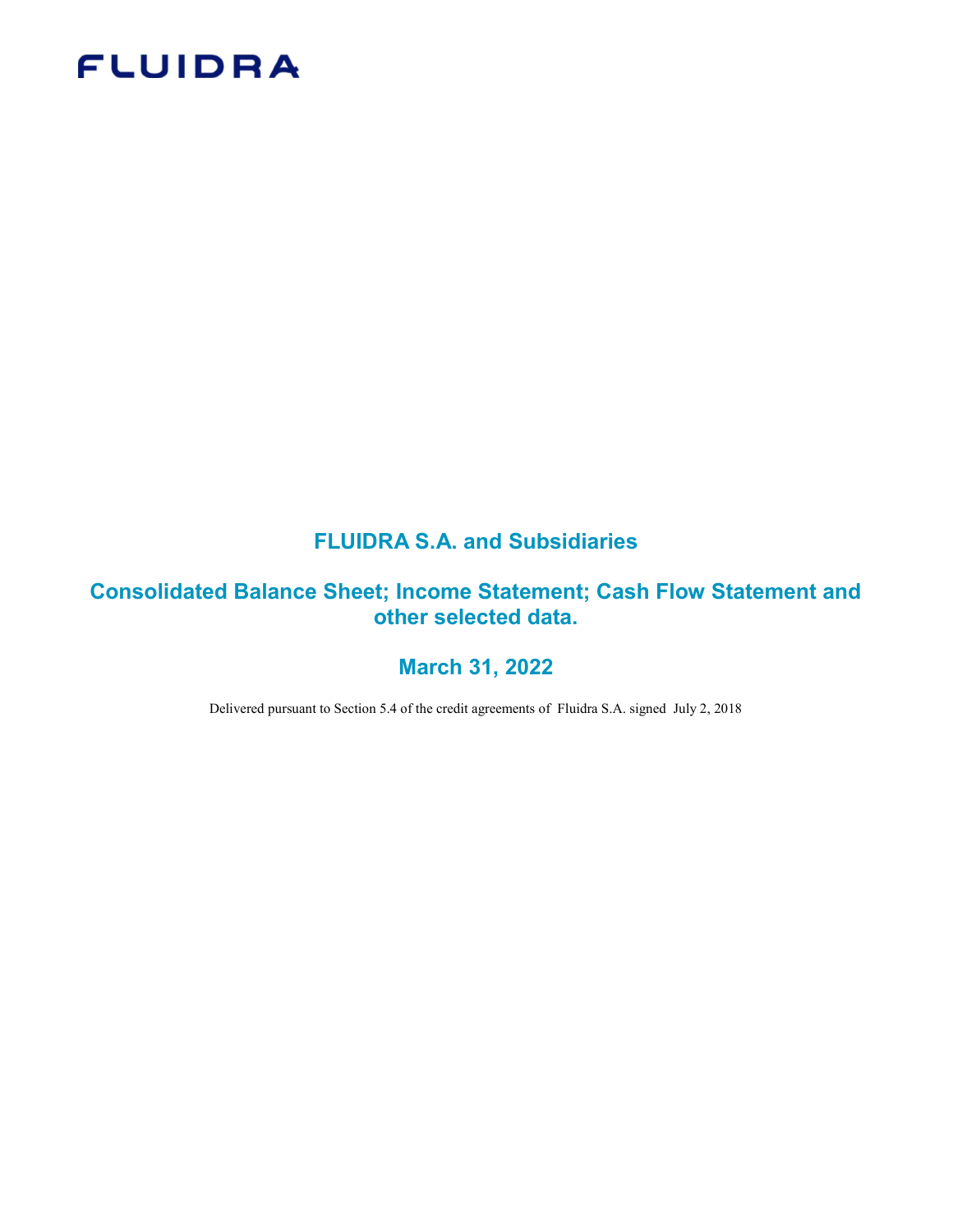#### Nature and principal activies of the Group.

Fluidra, S.A. (hereinafter the Company) was incorporated as a limited liability company for an indefinite period in Girona on October 3, 2002 under the name Aquaria de Inv. Corp., S.L., and changed to its current name on September 17, 2007.

The Company's corporate purpose and activity consists in the holding and use of equity shares, securities and other stock, and advising, managing and administering the companies in which the Company holds an ownership interest.

The Company is domiciled at Avenida Alcalde Barnils, nº 69, in Sant Cugat del Vallés (Barcelona).

The Group's activities consist in the manufacture and distribution of equipment, accessories and consumables for swimmingpools, irrigation and water treatment.

Fluidra, S.A. is the parent company of the Group comprising the subsidiaries detailed in the accompanying Appendix I of the consolidated financial statements for the year 2021 (hereinafter Fluidra Group or the Group). Additionally, the Group holds ownership interests in other entities, which are also detailed in Appendix I.

Fluidra´s share capital consists of 112.629.070 ordinary shares with a par value of Euro 1 each, fully subscribed. On October 31, 2007, the "Company" completed its initial public offering process through the public offering of 44.082.943 ordinary shares with a par value of Euro 1 each.

These shares representing share capital are listed on the Barcelona and Madrid stock exchanges, and also on the continuous market.

On July 2, 2018 Fluidra, S.A. carried out a capital increase for a nominal amount of Euro 83.000.000 by issuing and circulating 83,000,000 new ordinary shares of Euro 1 par value each, which were fully subscribed by the sole shareholder of Piscine Luxembourg Holdings 2 S.à r.l. (penultimate holder of the Luxembourgian company Zodiac Pool Solutions S.à.r.l. holding company of the Zodiac Group) without entitlement, as per article 304.2 of the Spanish Corporations Act, to any preferential subscription rights. The difference between the fair value of the equity received by Fluidra, S.A. by virtue of the merger and the par value of the new shares was allocated to share premium.

#### Basis of Preparation

This Balance Sheet, Income Statement and Cash Flow Statement have been prepared from the accounting records of Fluidra, S.A. and the companies included in the Group, according to the going concern principle. This Balance Sheet, Income Statement and Cash Flow Statement have been prepared in accordance with the International Financial Reporting Standards. These financial statements do not include all disclosures required for annual financial statements, nor for IAS 34 "Interirm Financial Reporting" as adopted by the European Union (IFRS-EU) and shall be read together with the consolidated financial statements for the years ended December 31, 2021 and 2020 prepared in accordance to IFRS-EU.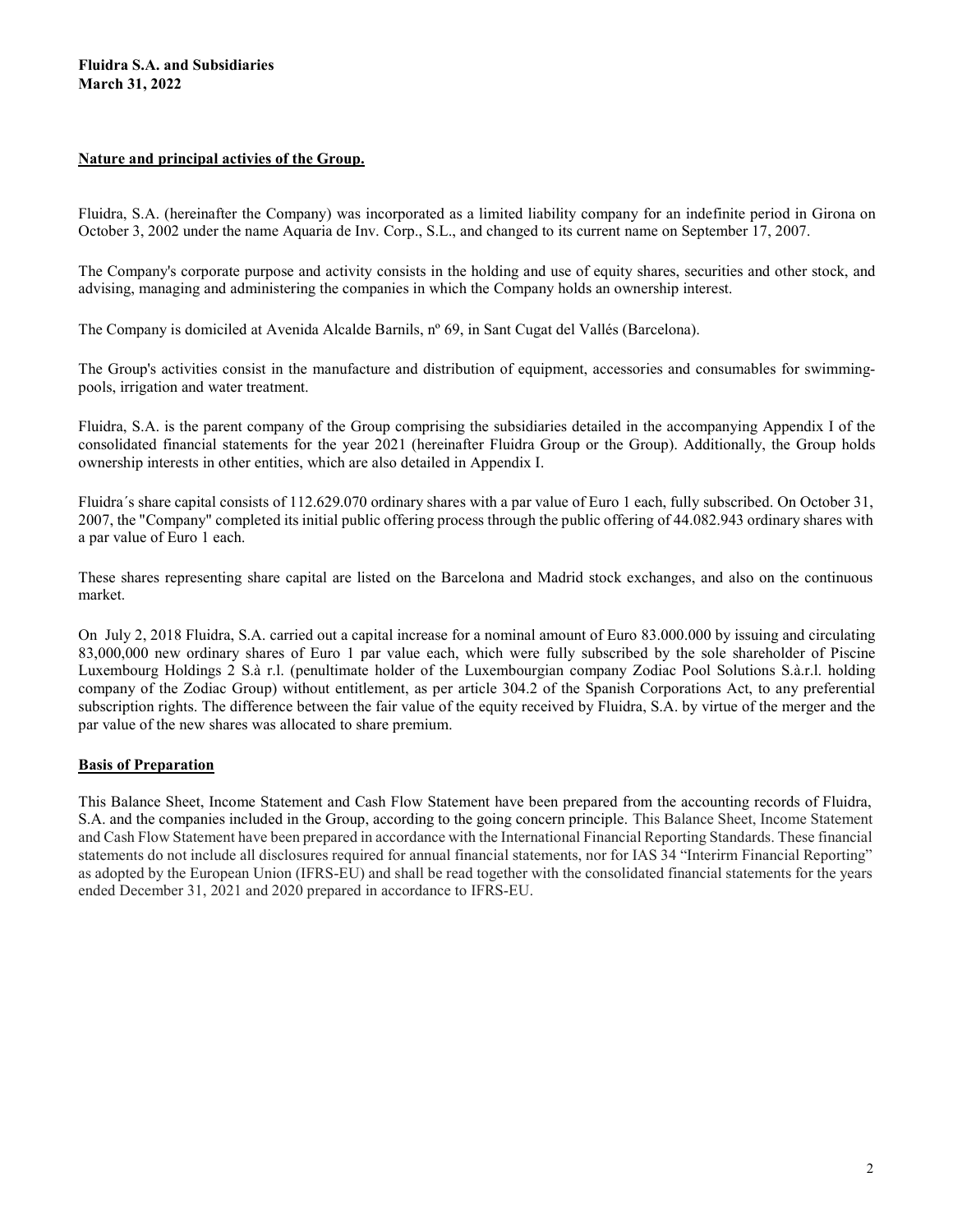#### Selected Definitions

Consolidated Adjusted EBITDA ("EBITDA"): represents the Group's operating result before depreciation, amortization, impairment losses, and unusual and non-recurring adjustments, as defined in Fluidra's credit agreements.

Consolidated Total Debt: as defined in Fluidra´s credit agreements, it means the aggregate principal amount of funded Indebtness of Holdings and its Restricted Subsidiaries outstanding on such date and determined on a consolidation basis.

The Group in the annual financial statements includes a definition for EBITDA (referred to as Reported EBITDA) and Net Financial Debt. These two magnitudes are periodically reported to shareholders and included in the annual financial statements, therefore we have included a reconciliation between them and those required by the credit agreements mentioned above.

#### **Business Overview**

For the Business Overview please refer to www.fluidra.com - Shareholders and Investors - Regulatory Filings – 2022 1st Quarter Results.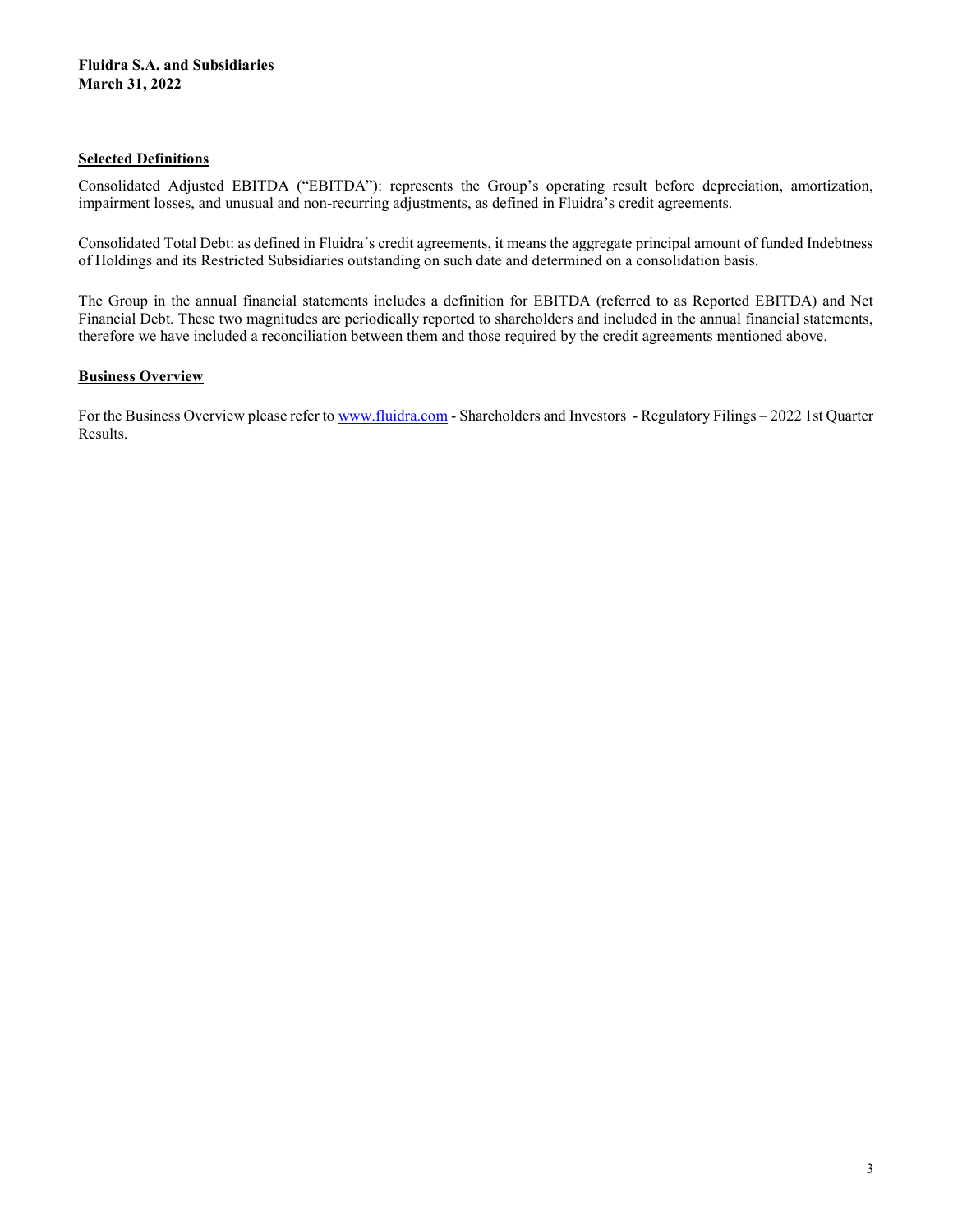# **BALANCE SHEET**

| idra S.A. and Subsidiaries                                                                 |                          |                      |
|--------------------------------------------------------------------------------------------|--------------------------|----------------------|
|                                                                                            |                          |                      |
|                                                                                            |                          |                      |
| rch 31, 2022                                                                               |                          |                      |
| <b>BALANCE SHEET</b><br>(Thousands of Euros)                                               |                          |                      |
| <b>Assets</b>                                                                              | 31/3/2022                | 31/3/2021            |
| <b>Fixed Assets</b>                                                                        | 166.745                  | 130.415              |
| <b>Investment Property</b>                                                                 | 2.118                    | 3.167                |
| Goodwill<br>Other Intangible Assets                                                        | 1.330.229<br>902.886     | 1.218.818<br>710.487 |
| Rights of Use                                                                              | 164.799                  | 121.129              |
| Equity-Accounted Investments<br>Non-Current Financial Assets                               | 794<br>4.335             | 29<br>4.694          |
| Other Receivables<br>Derivative Financial Instruments                                      | 4.104<br>9.343           | 3.652<br>$\sim$      |
| Deferred Tax Assets                                                                        | 108.309                  | 92.450               |
| Total non-current assets                                                                   | 2.693.662                | 2.284.841            |
| Non-current assets held for sale                                                           | 5.795                    | $\sim$               |
| Inventories<br>Trade and other receivables                                                 | 657.779<br>471.668       | 376.558<br>476.741   |
| Other current financial assets                                                             | 8.945                    | 10.717               |
| Derivative financial instruments<br>Cash and cash equivalents                              | 153<br>81.603            | 816<br>90.758        |
| Total current assets                                                                       | 1.225.943                | 955.590              |
|                                                                                            |                          |                      |
| <b>TOTAL ASSETS</b>                                                                        | 3.919.605                | 3.240.431            |
| Equity                                                                                     |                          |                      |
| Share Capital                                                                              | 195.629                  | 195.629              |
| Share Premium<br>Retained earnings and other reserves                                      | 1.148.591<br>508.687     | 1.148.591<br>303.603 |
| Interim dividend                                                                           | $\overline{\phantom{a}}$ | (40.752)             |
| Treasury shares<br>Other comprehensive income                                              | (166.178)<br>41.069      | (70.630)<br>(36.783) |
| Equity attributed to equity holders of the parent                                          | 1.727.798                | 1.499.658            |
|                                                                                            |                          |                      |
| Non-controlling interests                                                                  | 7.410                    | 7.416                |
| Total equity                                                                               | 1.735.208                | 1.507.074            |
| Liabilities                                                                                |                          |                      |
| Debt with Financial Institutions<br>Lease liabilities                                      | 1.100.335<br>146.721     | 687.188<br>109.597   |
| Derivative financial instruments                                                           | 5.084                    | 14.285               |
| Deferred tax liabilities<br>Provisions                                                     | 224.832<br>12.544        | 171.462<br>13.683    |
| Government grants                                                                          | 206                      | 201                  |
| Other non-current liabilities                                                              | 7.417                    | 8.210                |
| Total non-current liabilities                                                              | 1.497.139                | 1.004.626            |
| Liabilities linked to non-current assets held for sale<br>Debt with Financial Institutions | 2.627<br>58.486          | $\sim$<br>246.987    |
| Lease liabilities                                                                          | 33.582                   | 25.215               |
| Trade and other payables<br>Provisions                                                     | 538.135<br>54.236        | 412.891<br>42.819    |
| Derivative financial instruments                                                           | 192                      | 819                  |
| Total current liabilities                                                                  | 687.258                  | 728.731              |
| TOTAL EQUITY AND LIABILITIES                                                               | 3.919.605                |                      |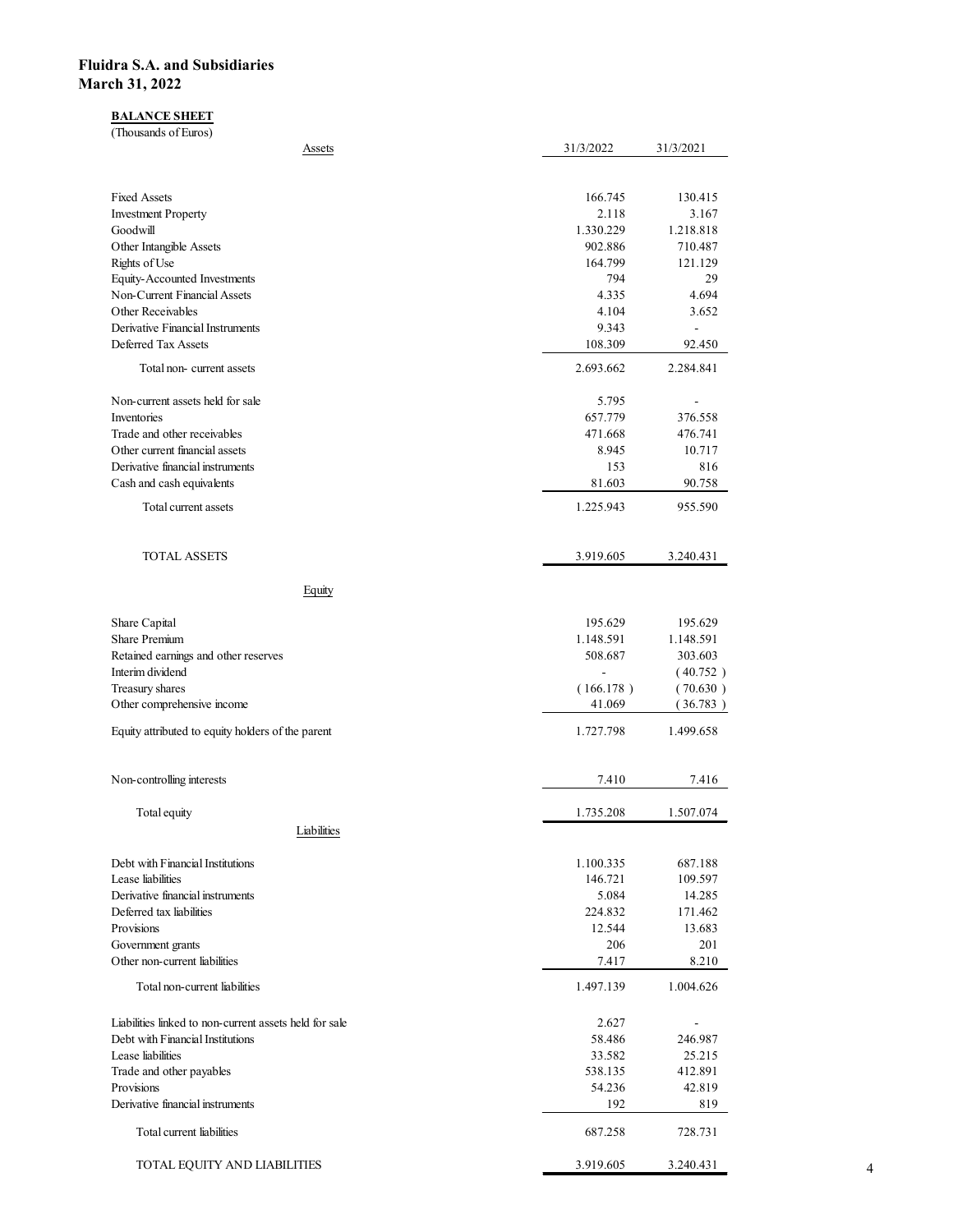| dra S.A. and Subsidiaries<br>rch 31, 2022                                                |                          |                          |
|------------------------------------------------------------------------------------------|--------------------------|--------------------------|
|                                                                                          |                          |                          |
|                                                                                          |                          |                          |
|                                                                                          |                          |                          |
|                                                                                          |                          |                          |
|                                                                                          |                          |                          |
|                                                                                          |                          |                          |
|                                                                                          |                          |                          |
|                                                                                          |                          |                          |
|                                                                                          |                          |                          |
|                                                                                          |                          |                          |
| (Thousands of Euros)                                                                     | 31/3/2022                | 31/3/2021                |
|                                                                                          |                          |                          |
|                                                                                          |                          |                          |
| Operating Income                                                                         |                          |                          |
| Sales of goods and finished products                                                     | 666.653                  | 508.358                  |
| Revenues from Services Rendered                                                          | 7.980                    | 5.514                    |
| Work perfomed by the Group and capitalised as non-current assets                         | 3.508                    | 2.935                    |
| Total operating income                                                                   | 678.141                  | 516.807                  |
| Operating expenses                                                                       |                          |                          |
|                                                                                          |                          |                          |
| Changes in Inventories of Finished Goods and Work in Progress                            |                          |                          |
| and Consumables of Raw Materials<br><b>Employee Benefits Expense</b>                     | (314.432)<br>(98.274)    | (235.962)<br>(82.848)    |
| Depreciation and amortization expenses and impairment losses                             | (35.586)                 | (27.987)                 |
| Other operating expenses                                                                 | (99.785)                 | (70.279)                 |
| Total operating expenses                                                                 | (548.077)                | (417.076)                |
|                                                                                          |                          |                          |
| Other profit / (loss)                                                                    |                          |                          |
| Profit / (loss) from sale of fixed assets                                                | (6)                      | 40                       |
| Total other profit / (loss)                                                              | (6)                      | 40                       |
| Operating profit                                                                         | 130.058                  | 99.771                   |
|                                                                                          |                          |                          |
| Finance income / (expenses)                                                              |                          |                          |
| Finance income                                                                           | 456                      | 1.805                    |
| Finance expenses                                                                         | (22.333)                 | (8.296)                  |
| Financial Expenses of Lease Liabilities                                                  | (1.396)                  | (1.256)                  |
| Exchange gains / (losses)                                                                | (2.765)                  | 550                      |
| Net financial income / (expense)                                                         | (26.038)                 | (7.197)                  |
|                                                                                          |                          |                          |
| Share in profit / (loss) for the year<br>from investments accounted for using the equity | $\sim$                   | $\sim$                   |
| Profit / (loss) before tax from continuing operations                                    | 104.020                  | 92.574                   |
|                                                                                          |                          |                          |
| Income tax expense                                                                       | (28.152)                 | (24.645)                 |
| Profit / (loss) after tax from continuing operations                                     | 75.868                   | 67.929                   |
| Profit / (loss) after tax from discontinued operations                                   | $\overline{\phantom{a}}$ | $\sim$                   |
|                                                                                          |                          |                          |
| CONSOLIDATED PROFIT / (LOSS) AFTER TAX                                                   | 75.868                   | 67.929                   |
| Profit attributed to non-controlling interest                                            | 443                      | 605                      |
| Profit attributed to equity holders of the parent                                        | 75.425                   | 67.323                   |
| From continuing operations                                                               | 75.425                   | 67.323                   |
|                                                                                          | ٠                        | $\overline{\phantom{a}}$ |
| From discontinued operations                                                             |                          |                          |
| <b>EBITDA</b>                                                                            | 165.644                  | 127.758                  |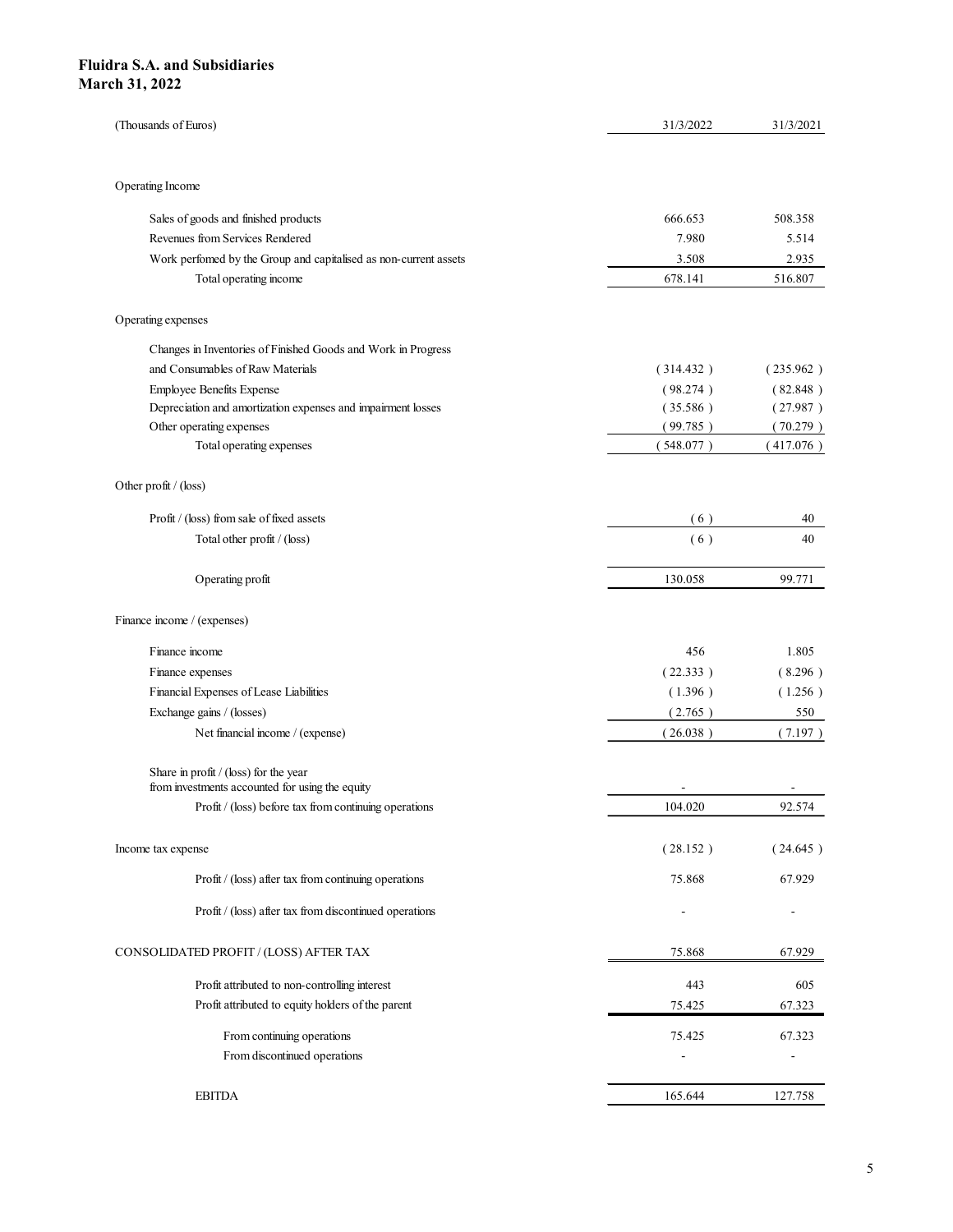| uidra S.A. and Subsidiaries   |                                                                                                                   |                   |                      |
|-------------------------------|-------------------------------------------------------------------------------------------------------------------|-------------------|----------------------|
| arch 31, 2022                 |                                                                                                                   |                   |                      |
|                               |                                                                                                                   |                   |                      |
|                               |                                                                                                                   |                   |                      |
| (Thousands of Euros)          |                                                                                                                   | 31/3/2022         | 31/3/2021            |
|                               |                                                                                                                   |                   |                      |
|                               | Cash flows from operating activities                                                                              |                   |                      |
|                               |                                                                                                                   |                   |                      |
| Profit of the year before tax |                                                                                                                   | 104.020           | 92.574               |
| Adjustments for:              | Amortization and depreciation                                                                                     | 35.573            | 27.987               |
|                               | Adjustments due to impairment of receivables                                                                      | (1.359)           | 1.038                |
|                               | Provision for / (reversal of) impairment losses on assets                                                         | 13                | $\overline{0}$       |
|                               | Provision for / (reversal of) impairment losses on financial assets                                               | 200               | $\bf{0}$             |
|                               | Provision for / (reversal of) impairment losses on risks and expenses                                             | 1.513             | 3.108                |
|                               | Provision for / (reversal of) impairment losses on inventories                                                    | 1.122             | 1.929                |
|                               | Income from financial assets                                                                                      | (256)             | (91)                 |
|                               | Finance cost                                                                                                      | 23.416            | 9.230                |
|                               | (Profit) / Loss from the sale of associates                                                                       | $\overline{0}$    | $\overline{0}$       |
|                               | Exchange (gains) / losses                                                                                         | 2.765             | (550)                |
|                               | Share in profit / (loss) for the year from associates accounted for using equity method                           | $\bf{0}$          | $\boldsymbol{0}$     |
|                               | (Profit) / loss from the sale of property, plant and equipment and other intangible assets                        | (6)               | (40)                 |
|                               | (Profit)/losses on the sale of subsidiaries                                                                       | $\mathbf{0}$      | $\overline{0}$       |
|                               | Government grants recognized in profit and loss                                                                   | (19)              | (40)                 |
|                               | Shared-based payment expenses<br>Adjustments to consideration given against gains/losses on business combinations | 3.041<br>$\bf{0}$ | 3.555<br>$\bf{0}$    |
|                               | (Profit) / losses from derivative financial instruments at fair value                                             | 348               | (1.518)              |
|                               |                                                                                                                   |                   |                      |
|                               | Operating profit before changes in working capital                                                                | 170.371           | 137.182              |
| translation differencies      | Change in working capital, excluding effects of acquisitions and currency                                         |                   |                      |
|                               |                                                                                                                   |                   |                      |
|                               | Increase / (decrease) in trade and other receivables                                                              | (225.093)         | (207.649)            |
|                               | Increase / (decrease) in inventories<br>Increase / (decrease) in trade and other payables                         | (164.745)         | (60.782)             |
|                               | Utilization of provisions                                                                                         | 110.352<br>(181)  | 48.266<br>$\sim 100$ |
|                               |                                                                                                                   |                   |                      |
|                               | Cash Flows from operating activities                                                                              | (109.296)         | (82.983)             |
| Interest paid                 |                                                                                                                   | (11.254)          | (8.353)              |
| Interest received             |                                                                                                                   | 256               | 88                   |
|                               |                                                                                                                   | (99)              | (3.479)              |
| Corporate income tax paid     |                                                                                                                   |                   |                      |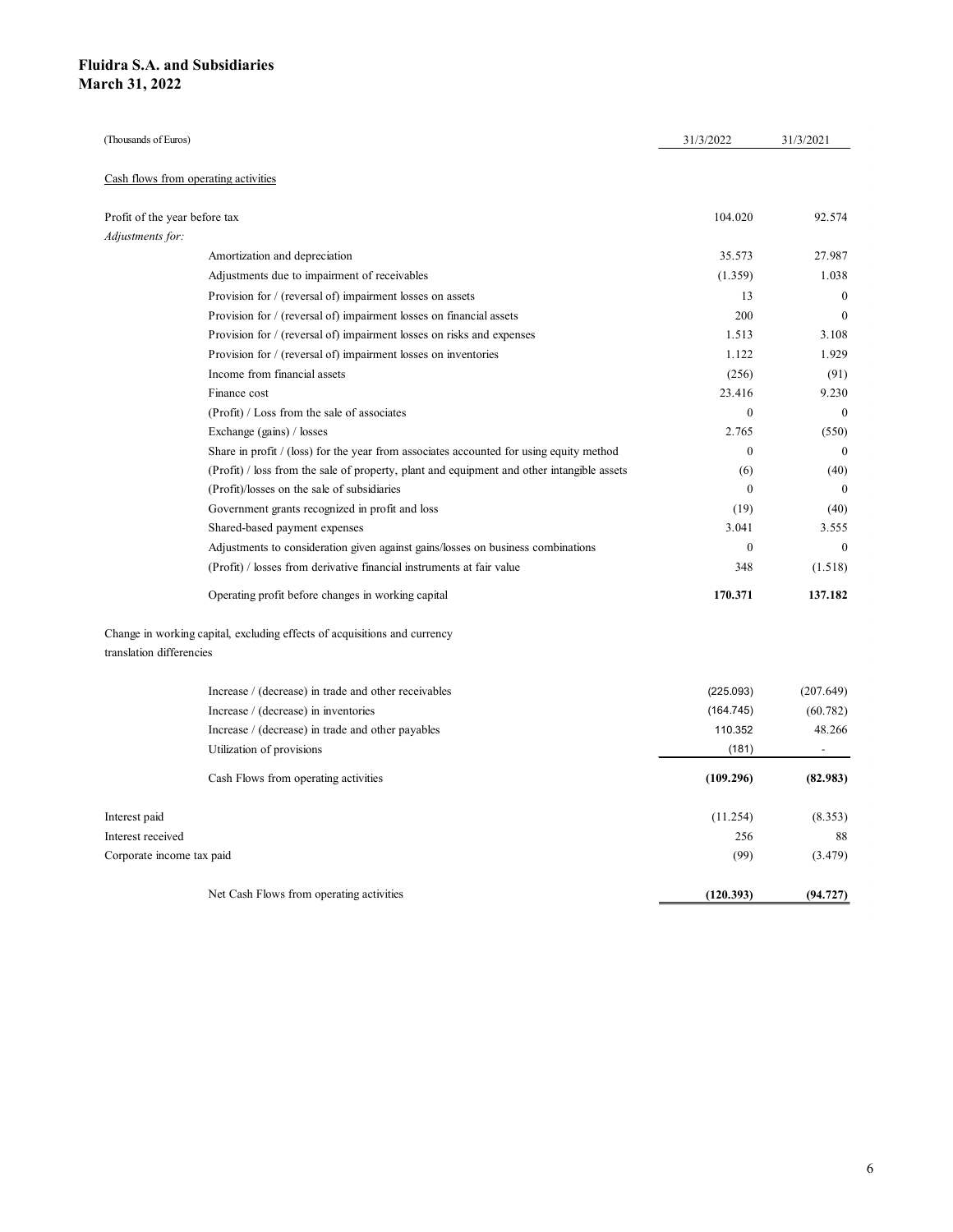| iidra S.A. and Subsidiaries                                                                           |                          |                          |
|-------------------------------------------------------------------------------------------------------|--------------------------|--------------------------|
| rch 31, 2022                                                                                          |                          |                          |
|                                                                                                       |                          |                          |
|                                                                                                       |                          |                          |
|                                                                                                       |                          |                          |
|                                                                                                       |                          |                          |
| Cash Flows from investing activities                                                                  | 31/3/2022                | 31/3/2021                |
| From the sale of property, plant and equipment                                                        | 971                      | 375                      |
| From the sale of other intangible assets                                                              | 107                      | 450                      |
| From the sale of financial assets                                                                     | 3.664                    | 1.127                    |
| Proceeds from the sale of subsidiaries, net of cash used                                              | $\overline{\phantom{a}}$ | $\overline{\phantom{a}}$ |
| Proceeds from the sale of subsidiaries in prior years                                                 | $\sim$                   | 105                      |
| Acquisition of property, plant and equipment                                                          | (13.569)                 | (6.756)                  |
| Acquisition of intangible assets                                                                      | (5.095)                  | (4.907)                  |
| Acquisition of other financial assets                                                                 | (1.527)                  | (654)                    |
| Payments for adquisitions of subsidiaries , net of cash and cash equivalents                          | $\bf{0}$                 | (164.076)                |
| Payments for acquisitions of subsidiaries in prior years                                              | (5.575)                  | (8.152)                  |
| Net Cash Flows used in investing activities                                                           | (21.024)                 | (182.488)                |
| Cash Flows from financing activities                                                                  |                          |                          |
|                                                                                                       |                          |                          |
| Payments for repurchase of treasury shares                                                            | (55.938)                 | (51.283)                 |
| Proceeds from the sale of treasury shares                                                             | 55.333                   | 21.658                   |
| Proceeds from grants                                                                                  | $\sim$                   | $\sim$                   |
| Proceeds from bank financing                                                                          | 1.109.986                | 226.845                  |
| Payments from bank borrowings                                                                         | (969.615)                | (54.186)                 |
| Lease liability payments                                                                              | (7.452)                  | (5.595)                  |
| Dividends paid                                                                                        | $\overline{0}$           | (17)                     |
| Net Cash Flows from financing activities                                                              | 132.314                  | 137.422                  |
|                                                                                                       |                          |                          |
| Net increase / (decrease) in cash and cash equivalents                                                | (9.103)                  | (139.793)                |
| Cash and cash equivalents as of January 1, 2022<br>Effect of currency translation differences on cash | 90.118                   | 225.631                  |
|                                                                                                       | 2.816                    | 4.920                    |
| Cash and cash equivalents as of March 31, 2022                                                        | 83.831                   | 90.758                   |
| Note: This cash flow includes cash flows arising from continuing and discontinued operations.         |                          |                          |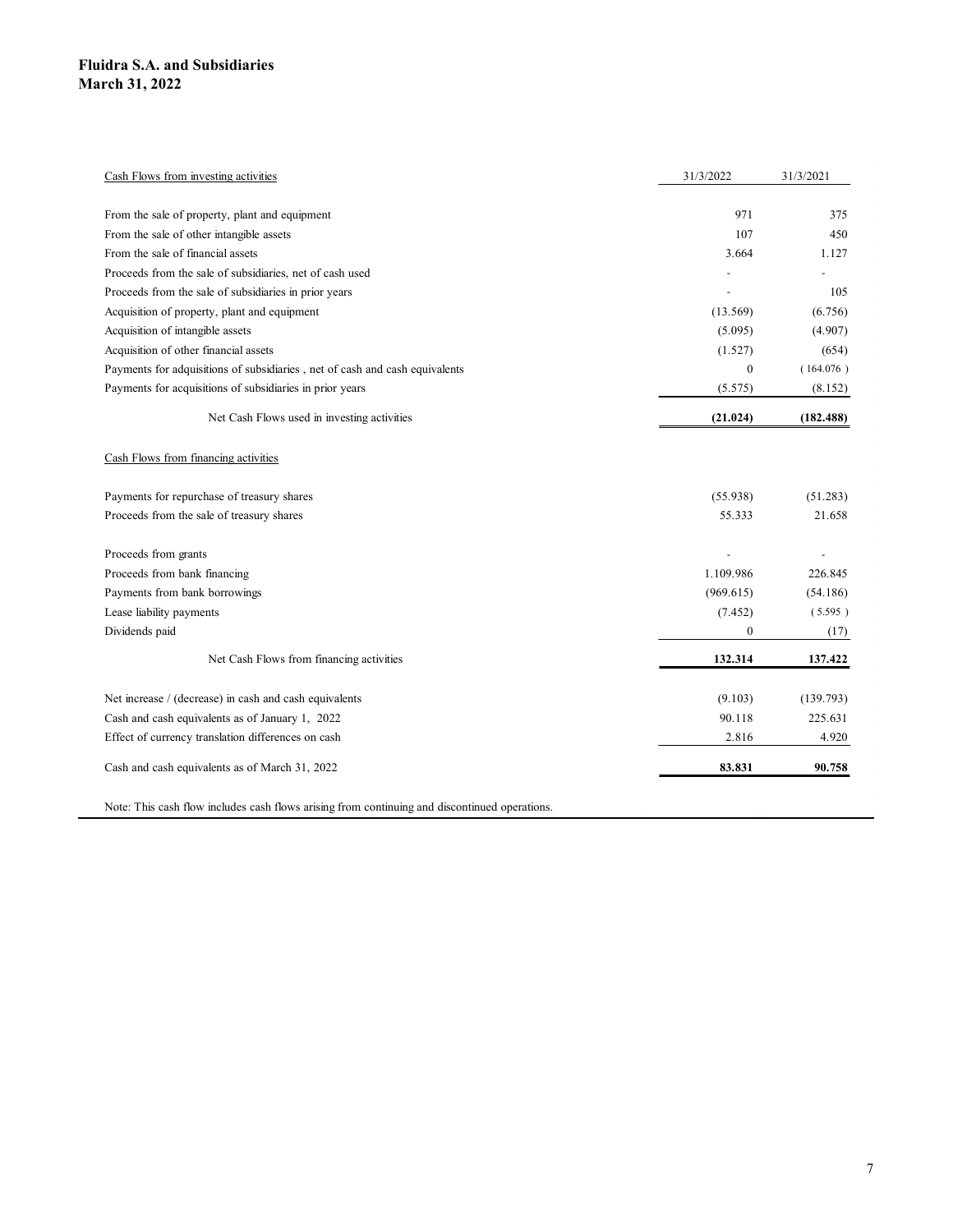#### Calculation and Reconciliation of EBITDA

| <b>Fluidra S.A. and Subsidiaries</b>                          |              |
|---------------------------------------------------------------|--------------|
| <b>March 31, 2022</b>                                         |              |
|                                                               |              |
|                                                               |              |
| <b>Calculation and Reconciliation of EBITDA</b>               |              |
|                                                               |              |
| (in millions of Euros)                                        | March 22 LTM |
| Net Profit attributed to equity holders of the parent company | 260,5        |
| Income Tax Expense                                            | 85,0         |
| Finance Income                                                | (1,3)        |
| Finance Costs                                                 | 55,0         |
| Exchange gains / (losses)                                     | 9,3          |
| Depreciation & Amortisation Expense & Impairment              | 132,3        |
| Minority Interest                                             | 3,4          |
| <b>Reported EBITDA</b>                                        | 544,3        |
| Integration related and other Non-Recurring Expenses          | 13,0         |
| Share based payment expense                                   | 25,9         |
| Run Rate synergies                                            | 0,4          |
| Profit/Loss from sale of subsidiaries                         | 0,0          |
| EBITDA April 21 - March 22                                    | 583,6        |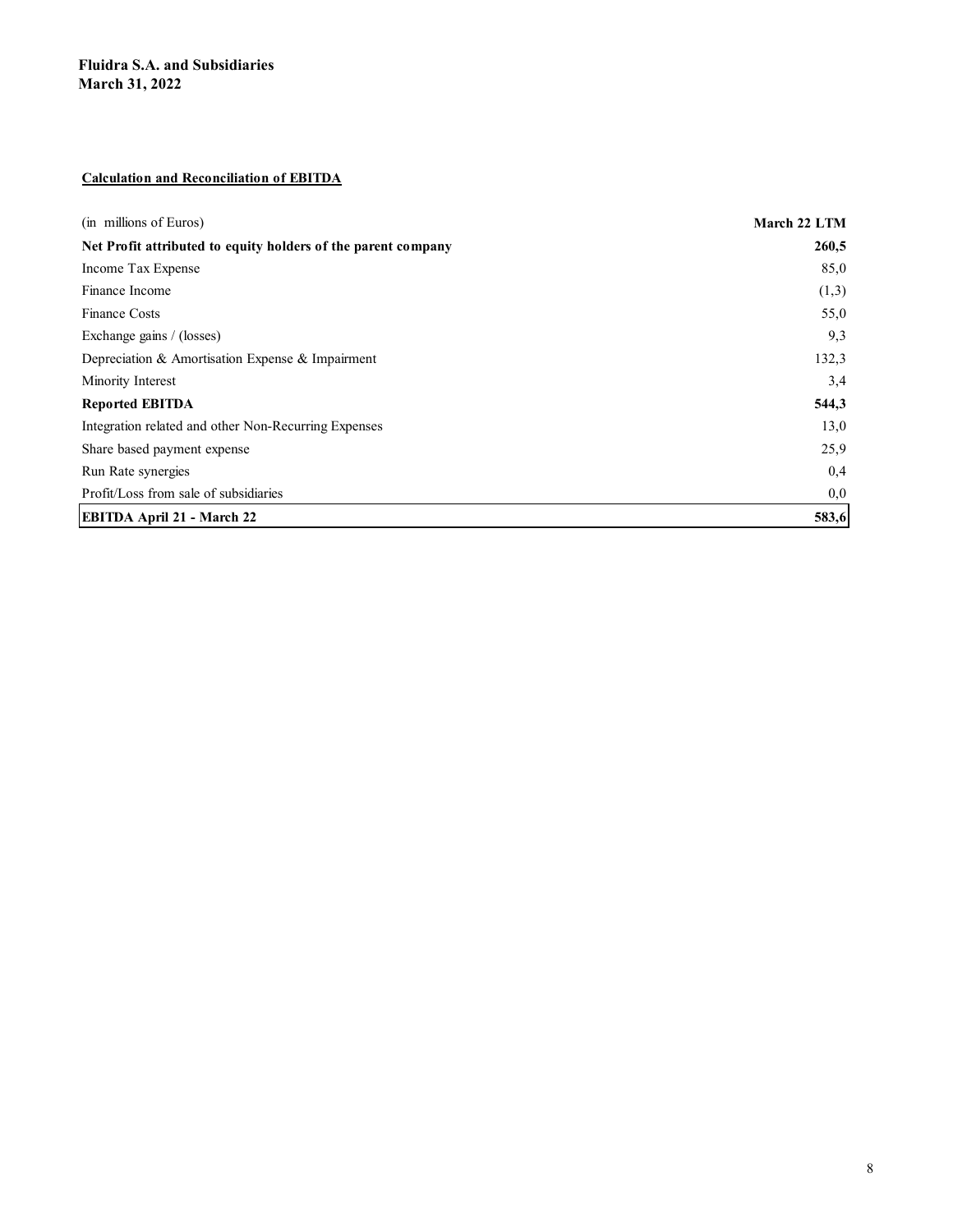| <b>Fluidra S.A. and Subsidiaries</b>          |             |
|-----------------------------------------------|-------------|
| <b>March 31, 2022</b>                         |             |
|                                               |             |
|                                               |             |
|                                               | At 31 March |
| (in millions of Euros)                        | 2022        |
|                                               |             |
|                                               |             |
| First-lien credit facility                    | 1.122,8     |
| Other debt                                    | 48,1        |
| <b>Total debt</b>                             | 1.170,9     |
| Unamortized debt issuance costs               | $-12,0$     |
| Debt, current and non-current                 | 1.158,8     |
|                                               |             |
|                                               |             |
| Current portion of first-lien credit facility | 11,3        |
| Current portion of other debt                 | $_{0,0}$    |
| Debt, current                                 | 11,3        |
|                                               |             |
| Debt, non-current                             | 1.147,6     |
|                                               |             |
| <b>Lease liabilities</b>                      | 180,3       |
|                                               |             |
| Cash and Cash Equivalents                     | 81,6        |
| Non Current Financial Assets                  | 4,3         |
| <b>Current Financial Assets</b>               | 8,9         |
| Derivative Instruments                        | 4,2         |
| <b>Total Cash &amp; Financial Assets</b>      | 99,1        |
|                                               |             |
| Net Financial Debt from Assets Held for sale  | $-2,3$      |
| Net Financial Debt as per Group Definition    | 1.057,4     |
|                                               |             |
| Net Debt from Assets Held for sale            | $-1,1$      |
| <b>Net Debt as per Group Definition</b>       | 1.238,9     |
|                                               |             |